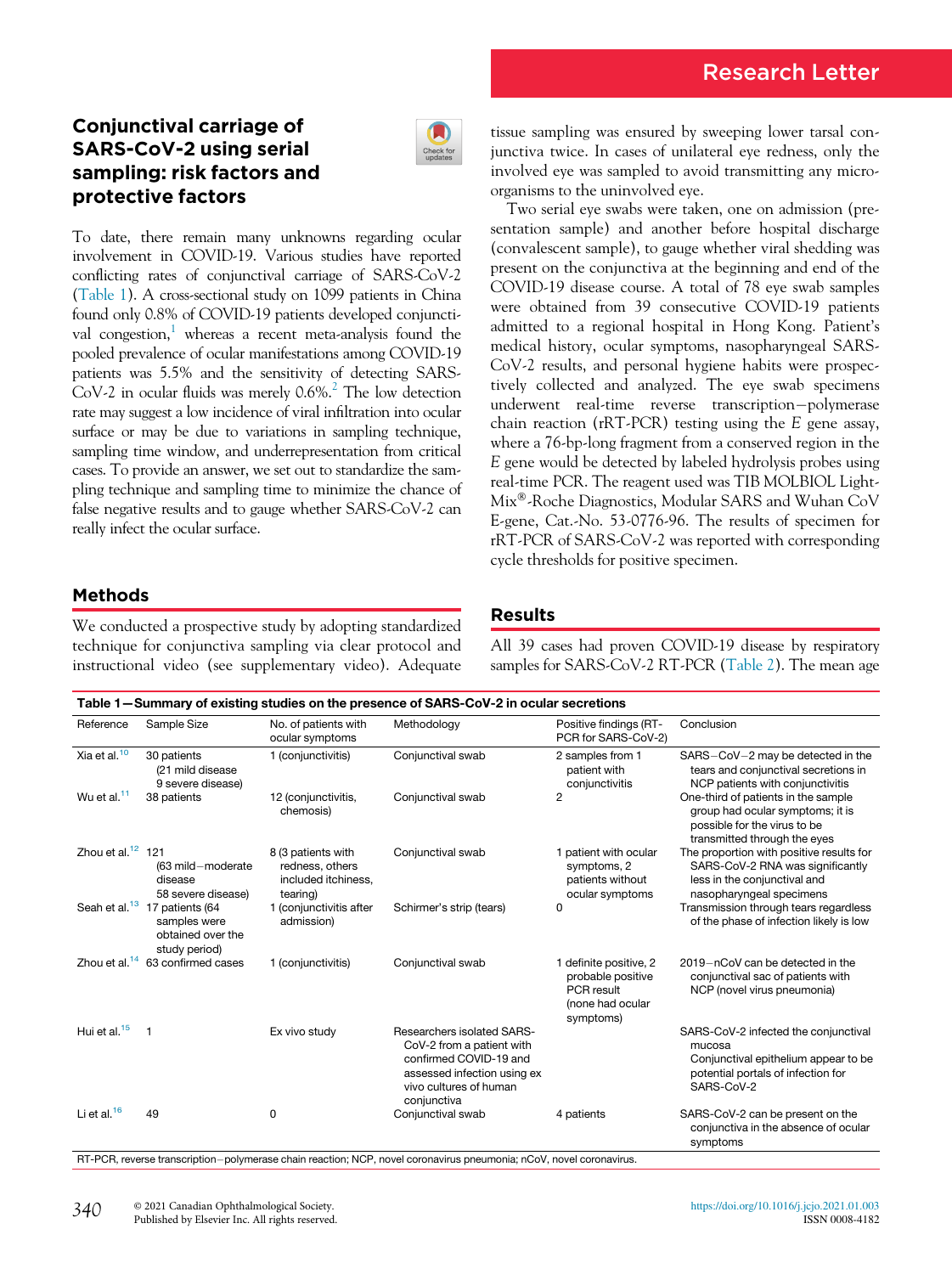<span id="page-1-0"></span>

| Table 2-Demographic characteristics, ocular protection, and |
|-------------------------------------------------------------|
| personal hygiene habits of 39 COVID-19 patients in our case |
| series                                                      |

|                                                                       | No. of patients       |  |  |  |
|-----------------------------------------------------------------------|-----------------------|--|--|--|
|                                                                       | (percentage of total) |  |  |  |
| Female                                                                | 19 (48.71%)           |  |  |  |
| Male                                                                  | 20 (51.28%)           |  |  |  |
| Age                                                                   | 40 y (range: 19-72)   |  |  |  |
| Medical comorbidity                                                   |                       |  |  |  |
| HT                                                                    | 4 (10.26%)            |  |  |  |
| Multiple sclerosis                                                    | 1(2.63%)              |  |  |  |
| Hx of thyrotoxicosis                                                  | 2 (5.13%)             |  |  |  |
| <b>DM</b>                                                             | 1 (2.63%)             |  |  |  |
| COVID disease severity                                                |                       |  |  |  |
| Mild                                                                  | 29 (74.36%)           |  |  |  |
| Moderate                                                              | 6 (15.38%)            |  |  |  |
| Severe                                                                | 3 (7.69%)             |  |  |  |
| Critical                                                              | 1(2.56%)              |  |  |  |
| Ocular symptoms                                                       |                       |  |  |  |
| Epiphora                                                              | 4 (10.26%)            |  |  |  |
| <b>Itchiness</b>                                                      | 3(7.69%)              |  |  |  |
| Foreign body sensation                                                | 2 (5.13%)             |  |  |  |
| Redness                                                               | 1(2.56%)              |  |  |  |
| Discharge                                                             | 1 (2.56%)             |  |  |  |
| Eye protection and personal hygiene habits (protective factors)       |                       |  |  |  |
| Spectacles (total)                                                    | 30 (76.92%)           |  |  |  |
| Full-time glasses                                                     | 16 (41.03%)           |  |  |  |
| Reading glasses/PRN                                                   | 14 (35.90%)           |  |  |  |
| Googles                                                               | 3(7.69%)              |  |  |  |
| Hand washing frequency                                                |                       |  |  |  |
| Hourly                                                                | 18 (46.15%)           |  |  |  |
| $4-5$ times/day                                                       | 21 (53.85%)           |  |  |  |
| Mobile phone cleaning with alcohol pad/spray                          | 30 (76.92%)           |  |  |  |
| <b>Risk factors</b>                                                   |                       |  |  |  |
| Frequent eye rubbing                                                  | 9 (23.07%)            |  |  |  |
| Regular eyedrop use                                                   | 8 (20.51%)            |  |  |  |
| Contact lens                                                          | 11 (28.21%)           |  |  |  |
| Touching of eyes after touching face mask                             | 11 (28.21%)           |  |  |  |
| HT, hypertension; DM, diabetes mellitus; Hx, history; PRN, as needed. |                       |  |  |  |
|                                                                       |                       |  |  |  |

was 40 (range  $19-72$ ), with equal gender representation. Of note, most patients in our case series had mild to moderate COVID-19 disease (89.74%); 15.38% (6/39) reported symptoms suggestive of ocular surface inflammation, including epiphora (10.25%), itchiness (7.69%), and foreign body sensation (5.13%). However, only 1 patient (2.56%) had bilateral overt conjunctivitis, which began 2 days after onset of mild Upper Respiratory Tract Infection (URTI) symptoms and spontaneously resolved after 1 week. There was no correlation between the COVID-19 severity and ocular symptoms  $(p = 0.308)$ .

All cases had conjunctival sampling for SARS-CoV-2 on day 1 postadmission and before hospital discharge (days <sup>4</sup>40). On average, the first swab was taken on day 6 since the onset of COVID-19 symptoms. The corresponding cycle threshold in matching nasopharyngeal samples was 29.81 on admission, which is indicative of intermediate to low viral load.[3](#page-2-9) In all 78 conjunctival samples, SARS-CoV-2 was not detected by RT-PCR. This was true across the spectrum of COVID-19 disease severity.

#### **Discussion**

There are 2 possible explanations for viral nondetection in the conjunctiva in our study. Hypothetically, the various means of personal hygiene [\(Table 2\)](#page-1-0) reported in our patients could partially account for the low transmission rate onto the conjunctiva surface both before and during the COVID-19 disease course (e.g., via self-inoculation). Because of the high level of vigilance in Hong Kong, the local residents have adopted stringent personal hygiene since early reports of COVID-19 in January 2020. This was reflected in our study participants, who had adopted universal face masking (100%), 4 times or more handwashings per day (100%), and daily mobile phone disinfection with alcohol wipes (76.92%). Other ocular protection included that 76.92% wore spectacles while 7.69% more wore goggles. Regarding risk factors of ocular transmission, 28.95% of study participants wore contact lenses, including the patient with conjunctivitis, who had worn daily disposable contact lenses.

On the other hand, the presence of active conjunctivitis symptoms without the detection of SARS-CoV-2 RNA on the conjunctiva may suggest ocular symptoms are a part of a systemic immunologic response instead of resulting from direct inoculation. There have been several reports on immunologic phenomenon associated with SARS-CoV-2, such as paediatric multisystem inflammatory syndrome, $4$ Guillain-Barré syndrome, $5$  and the observation of cytokine storm, where the imbalance between inflammatory innate response and impaired adaptive host immune defense led to systemic tissue damage and manifestations. However, if this hypothesis holds true, one would speculate that ocular involvements are likely to occur in COVID-19 patients with more severe disease systemically.

We believe that the simpler hypothesis of the ocular surface being infected by the virus (either via droplet transmission or via self-inoculation) is more likely. The risk of self-inoculation exists. As reported by a cross-sectional study of 534 patients, COVID-19 seldom presents initially with conjunctivitis (0.56%). In contrast, 4.12% developed conjunctivitis after systemic symptoms.<sup>6</sup> A COVID-19 case was also reported to develop follicular conjunctivitis with positive conjunctival carriage not at the beginning but late in the disease (day 13), amid antiviral treatments.<sup>7</sup> This raises the possibility that the virus is subsequently introduced into patients' eyes via self-inoculation. Therefore, good personal hygiene throughout the disease course would theoretically lower the chance of self-inoculation.

In summary, our study found that conjunctival carriage of SARS-CoV-2 is low even in place of standardised sampling technique. This is probably good news for ophthalmic health care workers. Nevertheless, adequate eye protection and stringent personal hygiene are still important as they may contribute to further reduce ocular COVID-19 transmission to minimal.

The present study is limited by the lack of a control group to assess the protective and risk factors of viral transmission of COVID-19 via the conjunctiva. Future case-controlled studies and the use of a validated personal hygiene question-naire<sup>[8](#page-2-14)</sup> would yield further fruitful findings because there are reports of positive conjunctiva swab for SARS-CoV-2 in the absence of ocular symptoms ([Table 1\)](#page-0-0) and vice versa.